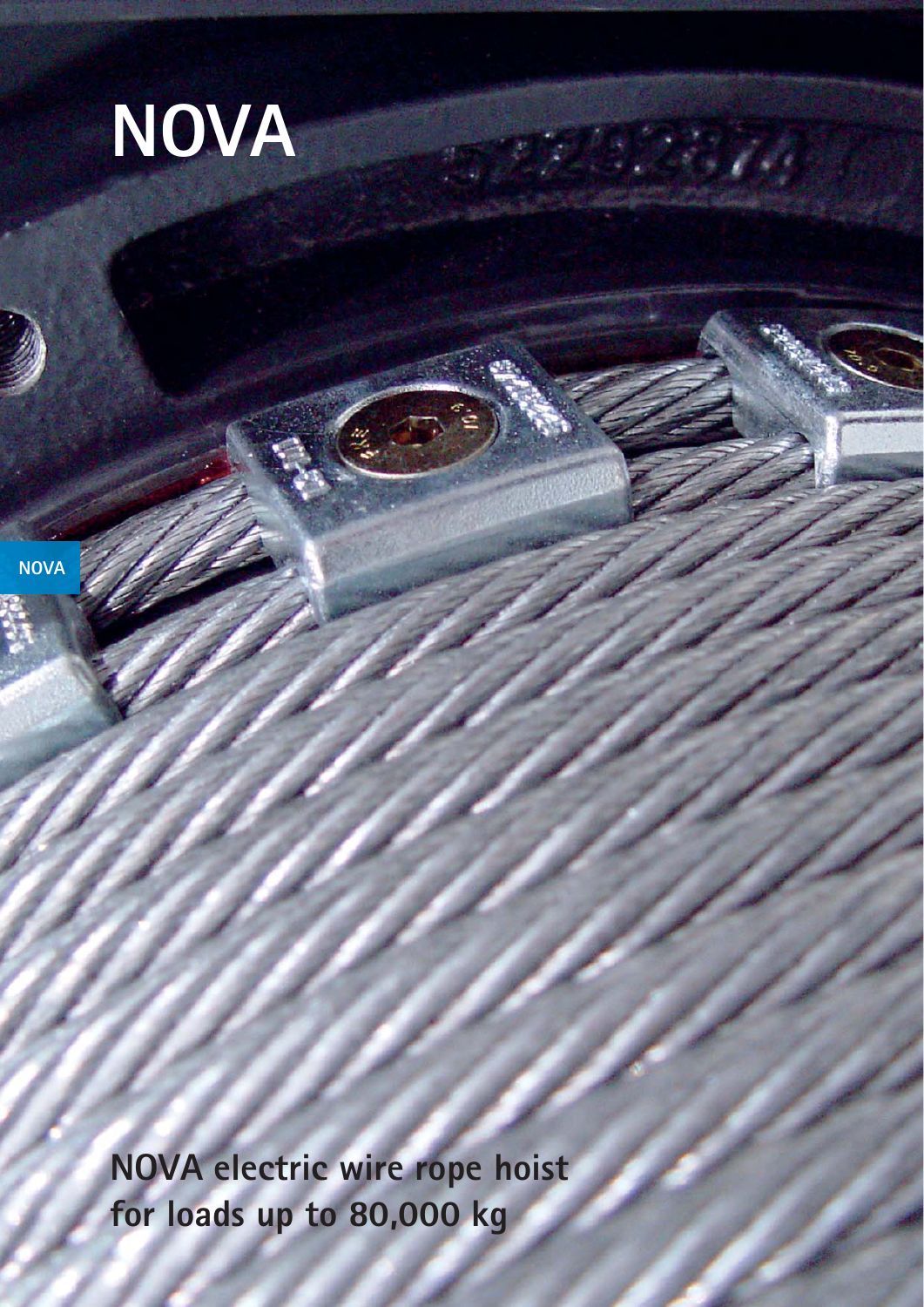

**In the smallest spaces, you will find our best ideas: NOVA electric wire rope hoist.**

It's no secret that we are really proud of our NOVA wire<br>**of space** rope hoist, because as far as wear and tear, hook movement and approach dimensions are concerned it simply leaves the competition standing. Firstly, someone has to come along and produce something which is even slightly comparable, but even then you would not be satisfied with the copy, would you?

Among experts, NOVA electric wire rope hoists enjoy an excellent reputation, due to their outstanding design and the many extras that come as standard. The NOVA hoists also include a wide range of innovative SWF features such as the incredible ratio between the diameters of the rope drum and the load rope, the powerful drive system, minimum load sway and small approach and structural dimensions. The application of technologies that reduce wear of the high-quality materials guarantees an extended service life of the equipment with high functional reliability. See for yourself what NOVA electric wire rope hoists by SWF can do for you. If you are looking for maximum flexibility, the NOVA is the right solution for you.

#### **• Optimum space usage**

Compact design and optimum approach dimensions

#### **• Precise operation**

Minimum hook movement, reduced load sway due to variable speed control of the load via the standardised frequency inverter

- **Low maintenance costs** Robust industrial design, standardised model groups
- **Shorter downtimes** Easy access to the main wear and tear parts, optimum availability of spare parts

## **Advantage: highest possible efficiency and optimum usage**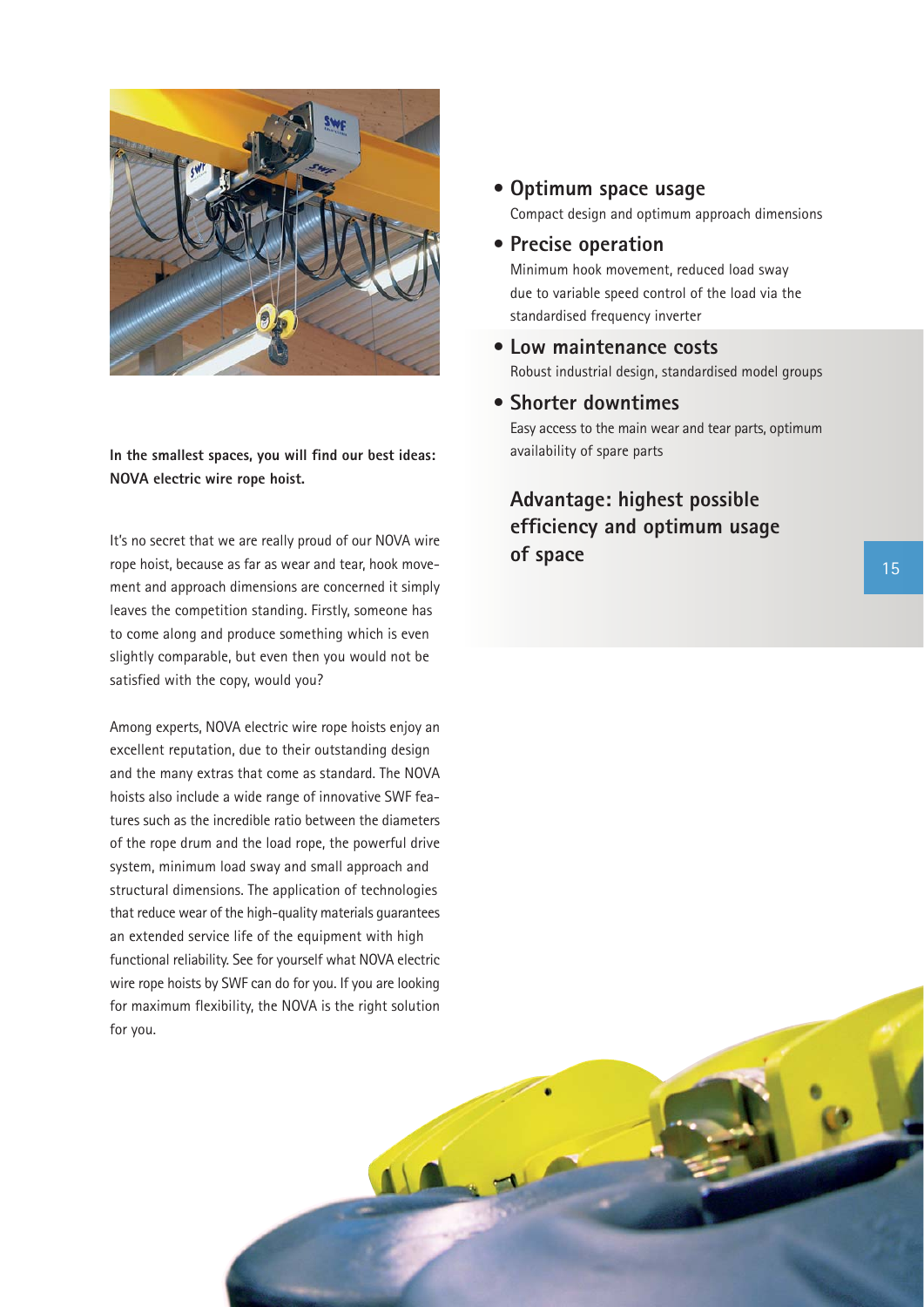# **NOVA**



П uL.

**We increased the size of the drum and everything else became smaller.**

The distinguishing characteristic of the NOVA electric wire rope hoist is the extremely large rope drum, which has a protective effect on the rope. Very safe and efficient operation is furthermore guaranteed by a number of other standardized features, and all that for only a small investment.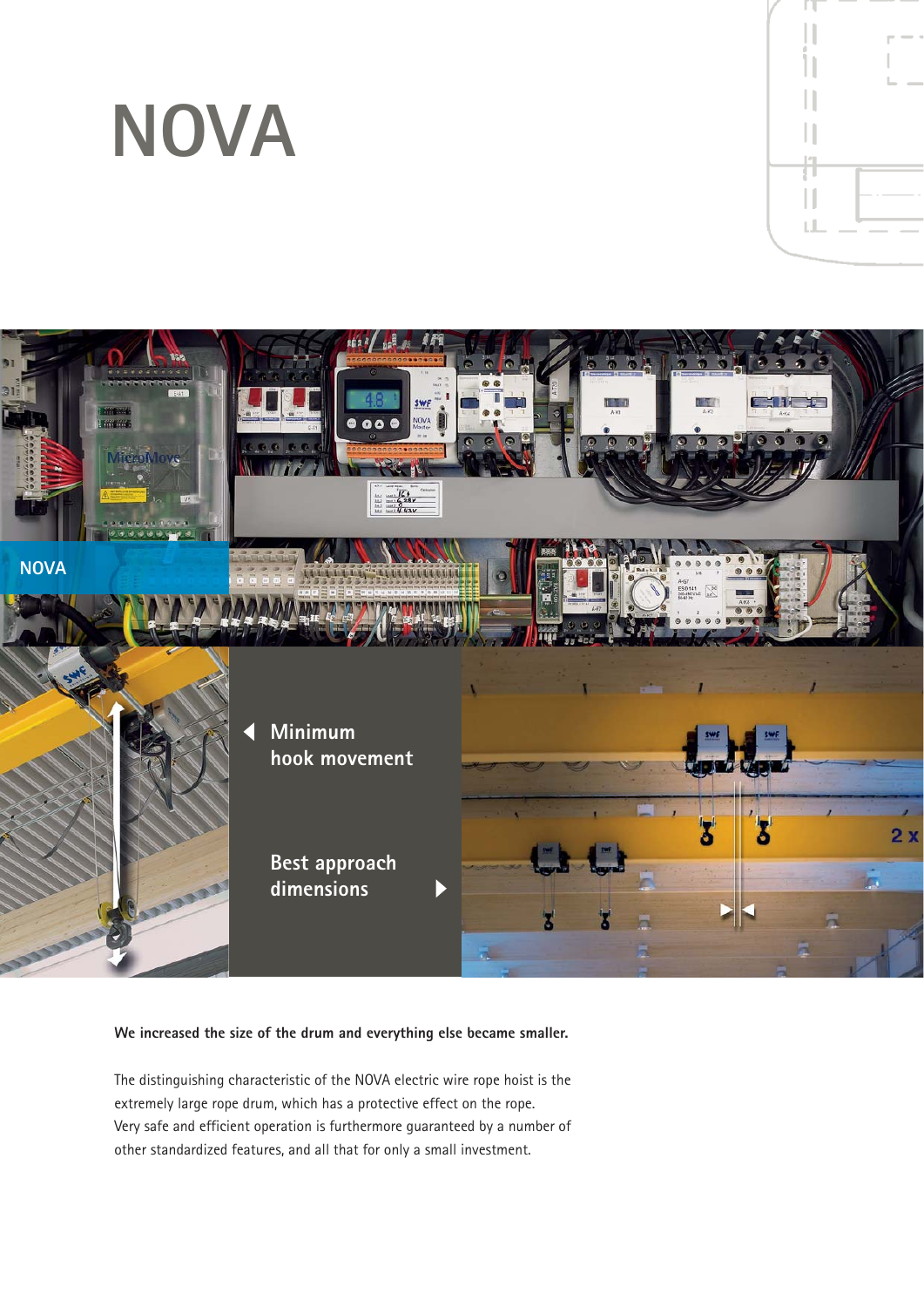



- Minimum hook movement
- Minimum hook dimensions
- Minimum approach dimensions
- Minimum load sway
- Minimum wear and tear
- Low maintenance costs
- Low hoist weight
- Short delivery times
- Low investment
- Stationary as a fixed hoist
- 2-speed hoisting motors (6/1), optionally with frequency inverter
- Mechanical, optionally electronic overload protection
- IP55 protection, optionally IP66
- Motor insulation class F
- 48 V contactor control, optionally 115 V or 230 V
- IP65 control pendant with plug adapter and EMERGENCY-STOP
- Travelling machineries with frequency inverter, 2-speed or variable
- Suitable for ambient temperatures of between –20 °C and +40 °C
- Lifting motor with thermal protection, optionally available for trolley travelling machineries
- 4-step hoisting limit switch with slow-down function and phase mismatch protection
- High lifting speeds
- Motors up to 56 kW
- Lifting heights up to more than 100 m
- Optional with hoist monitoring system NovaMaster and lifting inverter HoistMaster, also for synchronized use
- Large number of special options, such as: articulated trolley, drum brake, load summation, hoist condition monitoring and much more …

**Of course there are some things that you have to forgo with NOVA: for example load sway and hook movement.**

NOVA lifts loads with practically no horizontal hook displacement. Load sway is also prevented and safe operation is guaranteed. At the same time this also has an effect on the overall crane costs, which can be considerably reduced.

#### **NOVA adjusts itself to fit your building.**

NOVA offers the very best approach dimensions and the smallest possible design size in the wire rope hoist sector. This contributes to an optimum usage of space and a reduction in building costs.

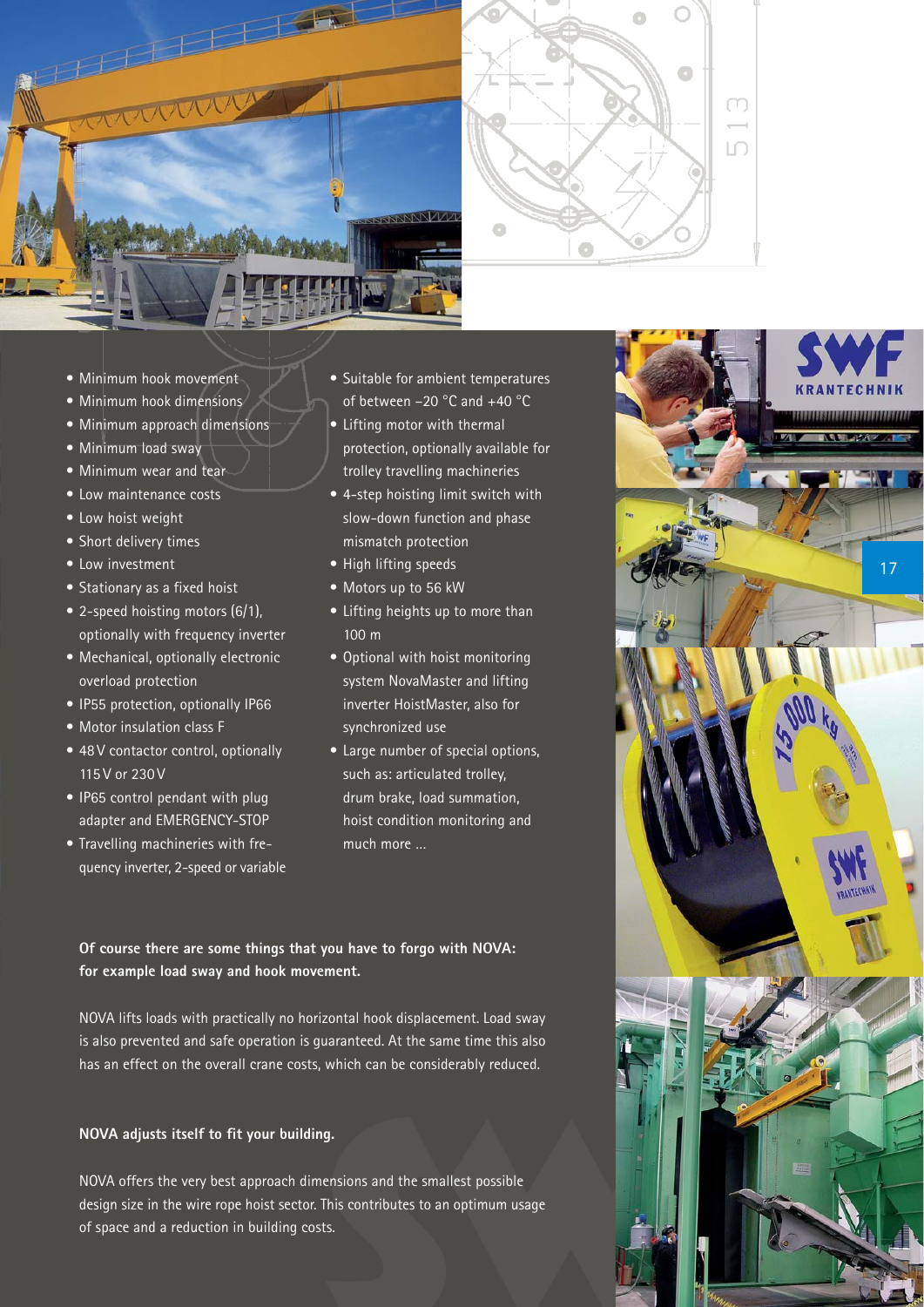# **NOVA**

**Here you will find technology that is setting the standard:**



NOVA solutions are of particular interest to operators requiring top performance, shortest approach dimensions and low headroom. You'll also be surprised by the technical solutions. For example, loads can be lifted with practically no horizontal hook travel, and moved and positioned with the greatest care and with virtually no swaying via the frequency-controlled trolley system MicroMove. The NOVA products have been designed with maintenance in mind, so that all assemblies can be easily accessed and serviced.

- The innovative NOVA design allows for optimised motor cooling even during heavy-duty operation.
- Both the hoisting motor and gear systems can be easily accessed.
- The brakes are designed to match the service life of the hoisting system (SWP according to FEM).
- Oversized toothed wheels in the lifting gear ensures extremely reliable operation.
- The 4-step gear limit switch is located in the terminal box, which is mounted on the gear box and is easily accessible. This includes a protection step which prevents damaging of the hoist in case of phase mismatch.
- Our NOVA systems feature a modular design that fully dispenses with the need for welded parts.
- The dimensions and performance of the NOVA series sets new standards.
- NOVA is a reliable product made from high quality materials.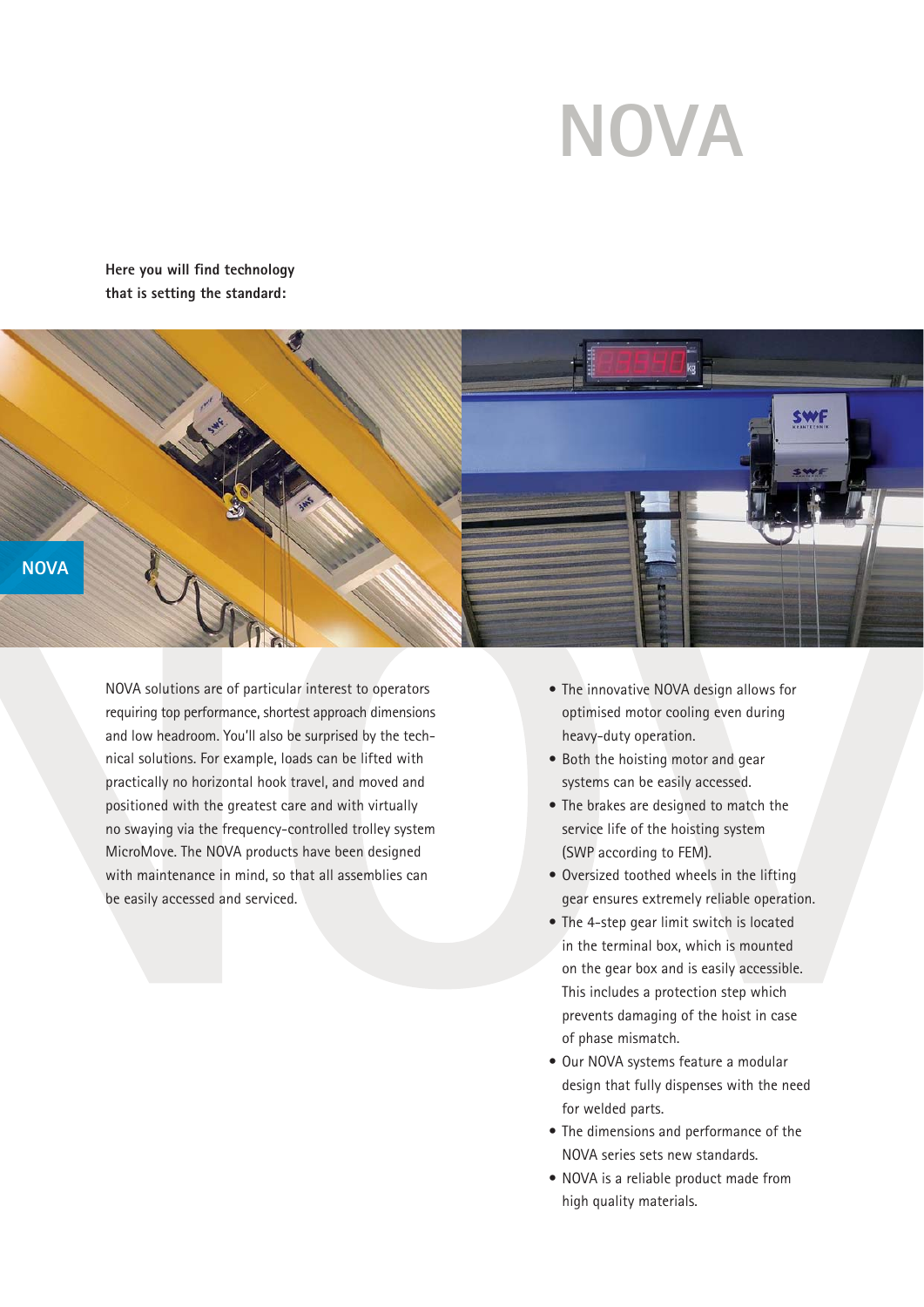

### **Wherever you wish to install an electric wire rope hoist:**

**Have a look at the NOVA specifications first …**

#### **NOVA F**

**Fixed hoist, up to 80 t**

• For free-standing installations

### **NOVA M, H, W**

**Double girder trolley with medium, high and low connection, up to 80 t**

- Minimum headroom
- Optimised headroom
- Easily accessible electrical components.

### **NOVA N**

**Single girder trolley, normal headroom, up to 40 t**

- Ideal for installation at locations with limited lateral space
- Ideal for extreme hoisting heights and heavy loads

#### **NOVA L**

**Single girder trolley, low headroom, up to 12,5 t**

• Ideal for extremely short headroom applications



19